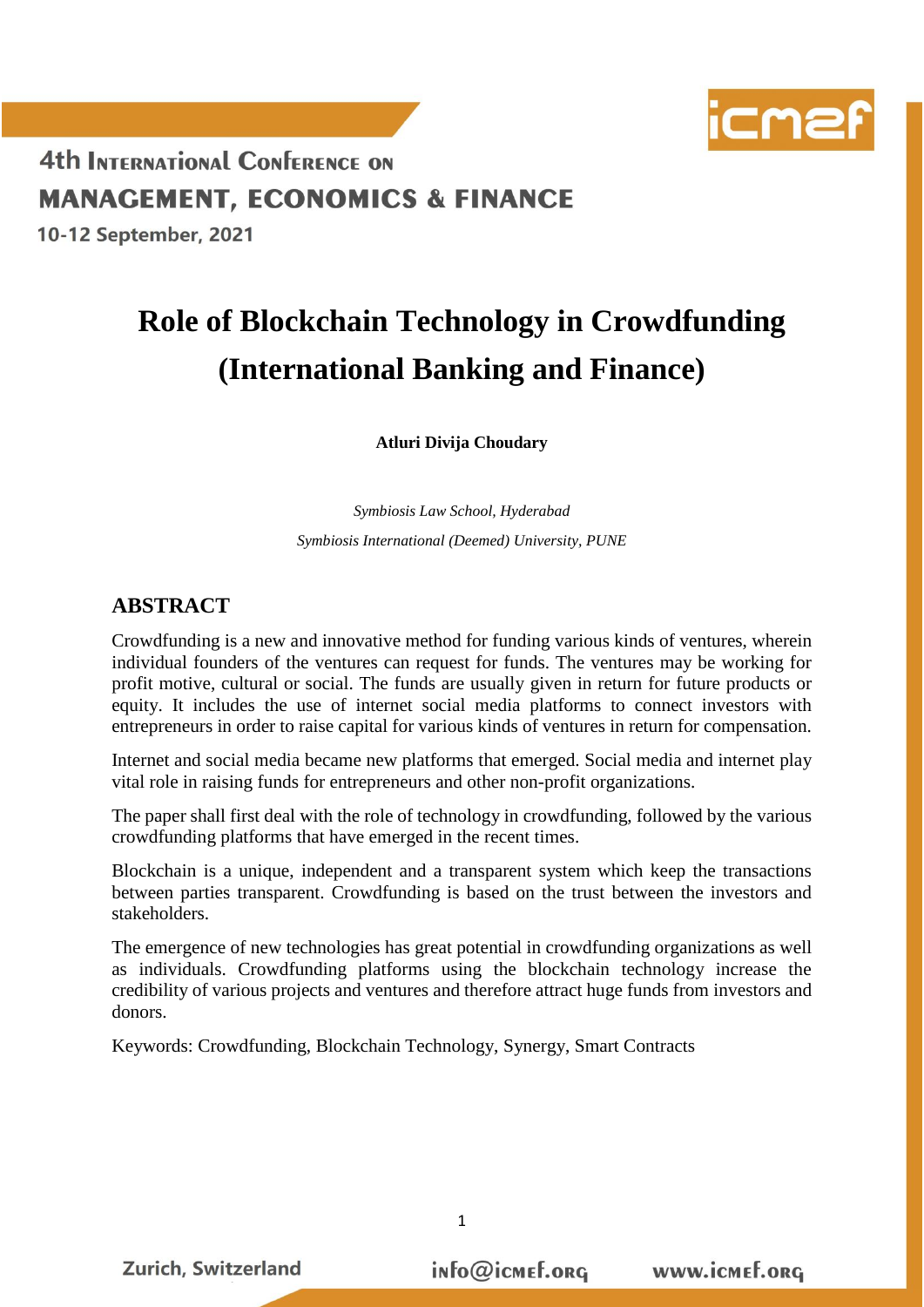

10-12 September, 2021

### **RESEARCH OBJECTIVES:**

- To study the nature of crowdfunding
- To determine the role of technology in crowdfunding
- To analyse various case studies.
- To recommend a solution to overcome the challenges posed.

### **RESEARCH QUESTIONS:**

- 1. What is Crowdfunding?
- 2. What are the limitations of current crowdfunding platforms?
- 3. How does blockchain technology help in overcoming the challenges?

## **RESEARCH METHODOLOGY**

In order to conduct this research, the doctrinal method is been utilized. The paper shall have an inter-disciplinary study involving law and finance. The quantitative method of research was conducted. The research that has been conducted mainly focuses and analyses various case studies and how technology is playing an important in each case. In order to gather extensive research information, various articles, websites, and journals were referred. The research conducted shall consist of both primary and secondary sources. The primary sources include the case studies, whereas the secondary sources include the articles, journals and books that have been referred. This article has been written in descriptive and analytical form.

#### **LITERATURE REVIEW**

1**. "***Some Simple Economics of Crowdfunding***."** 1 In this paper, the author walks us through the case study in USA. They provide a preliminary exploration of the underlying economics. They attempted to highlight to which economic theories are applicable.

2. *"Crowdfunding and Venture Capital: Substitutes or Complements?" <sup>2</sup>* The authors in this paper, basically attempt to study the dynamics of crowdfunding and if venture capitalists and the investors of crowdfunding are complimentary in nature.

**<sup>.</sup>** <sup>1</sup> Ajay Agarwal, Journal of Innovation and Policy

<sup>2</sup> Mario D'Ambrosio, Journal of Private Equity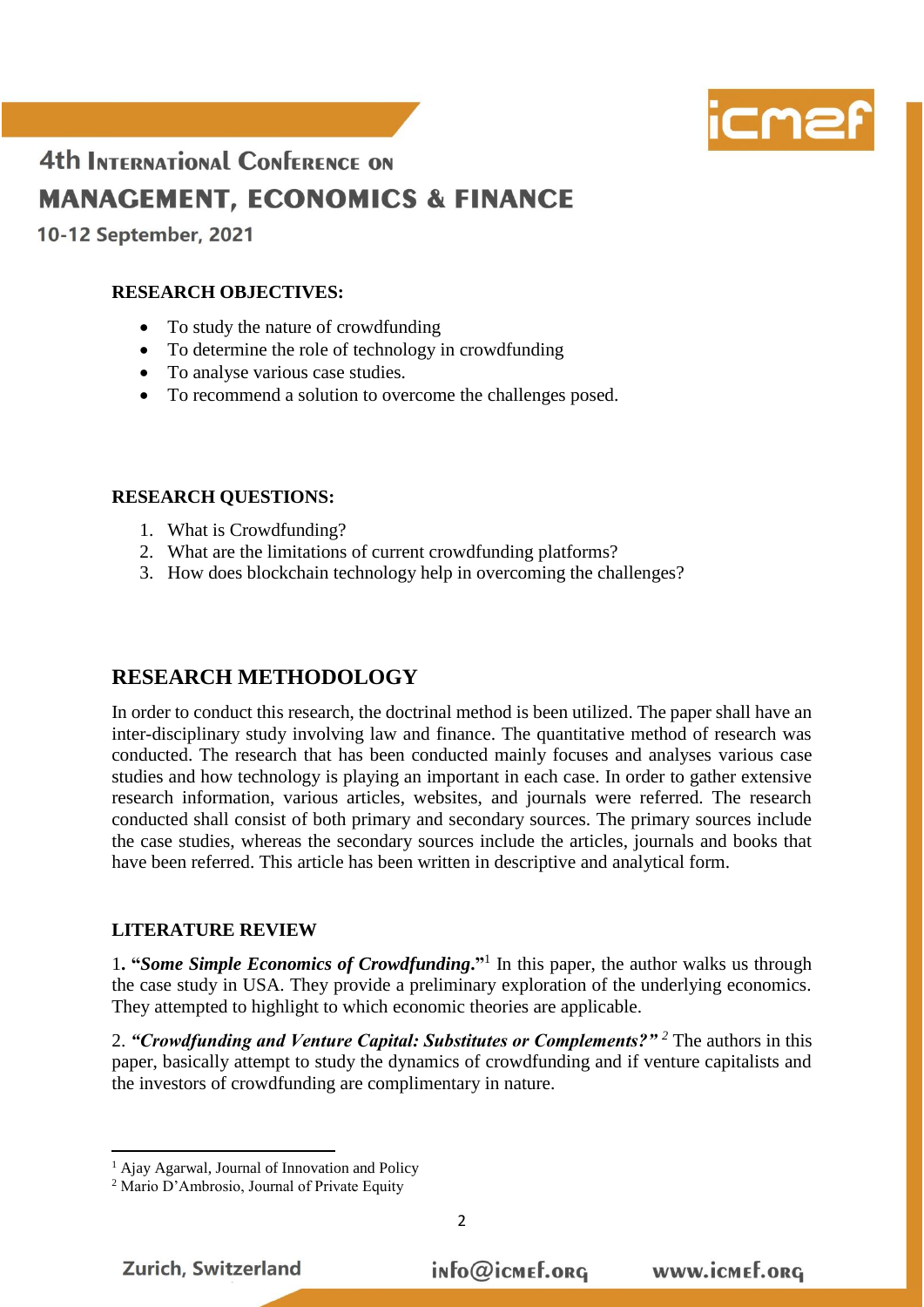

10-12 September, 2021

3. "Lemmings in the Crowd: Success and failure of crowdfunding platforms"<sup>3</sup>. In this paper, the author tries to analyse the determinants which make a business a success or a failure, especially the crowdfunding platforms. They have analysed the case studies of Kickstarter and Indiegogo in particular.

4. *"How Blockchain is Revolutionizing Crowdfunding***" 4 .** In this paper, the author explains the limitations of the crowdfunding platforms and the benefits of blockchain technology and how it is the future of crowdfunding owing to the ease and transparency of this model.

### **ANALYSIS**

Looking back into the history, conventional practices like raising money through small loans to poor families were practised followed by providing microcredits to small entrepreneurs which were unable to qualify for bank loans.

New technology and innovation always make a huge impact on humans and the society. With the emergence of new technology, it definitely will impact the existing ones.

This transformation can definitely be seen with crowdfunding.

The number of projects being launched through crowdfunding platforms has increased significantly.

Stakeholders would usually like to track the way the organization is working, and be a part of the same, provided financial information is 100% transparent. And therefore, it is important for the entrepreneurs as well as stakeholders to maintain transparency, credibility and also understand the legal and regulatory framework behind the project.

#### **What is crowdfunding?**

Crowdfunding is basically the practice of funding a project or a start-up through raising money from various individuals. It is usually done using the internet, as it is easily accessible to gather contacts and determine the stakeholders of the project. Crowdfunding can be a suitable method for personal use, for real estate, loans, start-ups, and other businesses.

Crowdfunding is emerging as one of the most affordable and viable options for young entrepreneurs in the country.



**<sup>.</sup>** <sup>3</sup> Eliana Baici, Journal of International Social Science

<sup>4</sup> Ahmad Banafa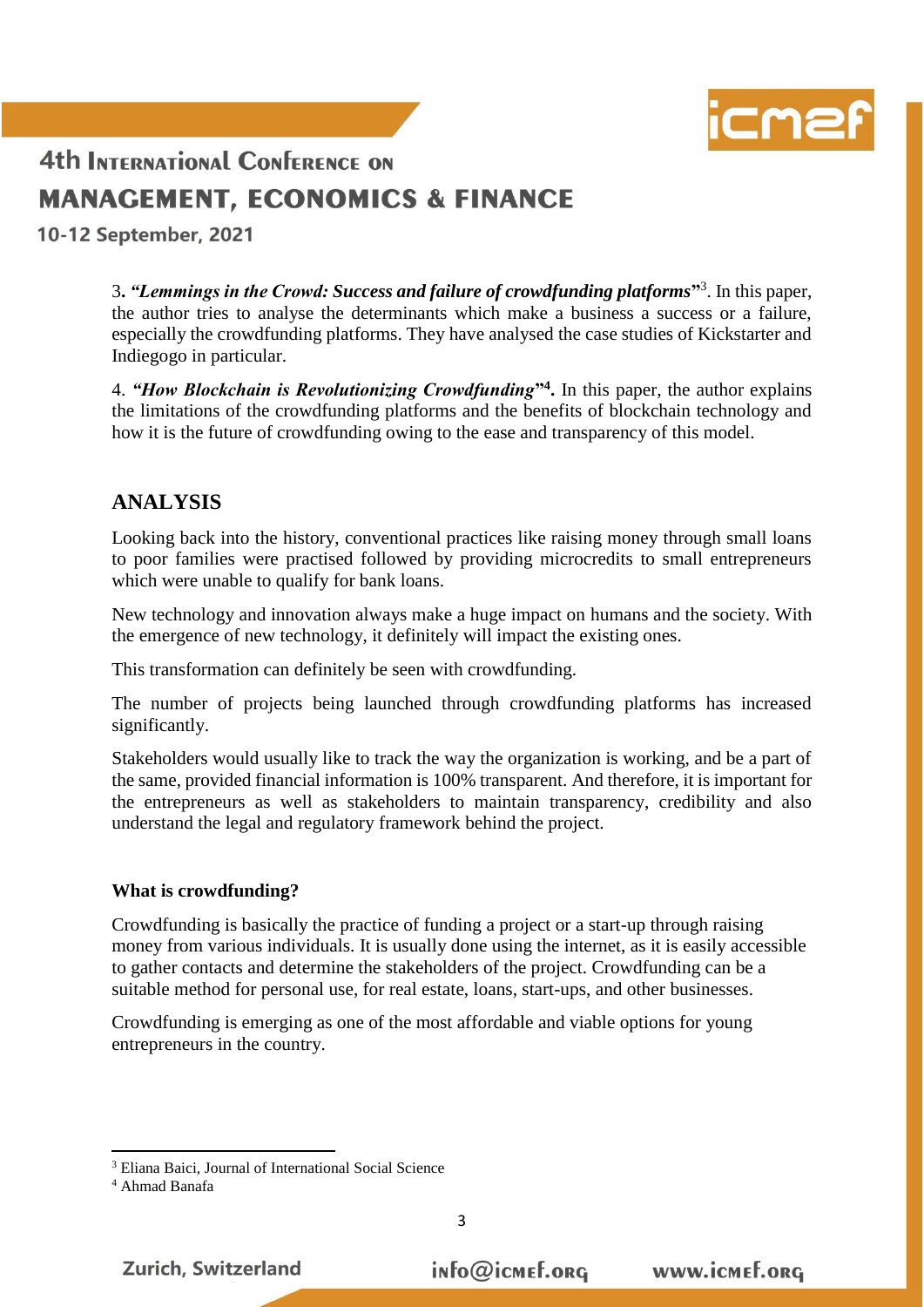

10-12 September, 2021

*"In the recent times, India has witnessed a massive growth in the start-up industry. It is because people want to break out of the barrier of working 9-5 and our government supports it. The government has a significant role to play in this, as they're offering some advantages*

*for start-ups such as relief from paying tax for the first three years and much more. Start-ups often look out for investors and try to approach VCs to get funding. Sometimes it gets tedious. Start-ups can try using crowdfunding as it increases the brand reach and it's easier than approaching a VC."<sup>5</sup>*

Some of the best examples of crowdfunding platforms are Kickstarter, Indiegogo, Startengine, Ketto, etc. These platforms encourage entrepreneurship and are most-commonly used for creative projects, everything from music, art, films as well as technology. They usually charge a fee of around 4%-5%. Sometimes, the rewards are in the form of products or even being a part of the designing activity.

### **TYPES OF CROWDFUNDING**

The type of crowdfunding to be used usually depends on the kind of business or activity that is being set up. The goals and objectives of the business influence the type as well. There are three basic types of crowdfunding. They are:

- Debt form of Crowdfunding: In this medium, the investors or rather contributors are paid the money back along with interest. It is also known as "peer to peer' lending and usually does not involve the traditional banking methods.
- Equity based Crowdfunding: In this method, the investors become partially the owners of the business project. They are also accredited with dividends. This is in a way kind of a gamble because, if the project is successful, the share value will go up, otherwise down.
- Donations: In this medium, the investors don't look for any kind of financial returns. They invest in their belief on the project which is usually cause-based. However, perks can be given in order to show gratitude towards the donators. Examples of these kind of projects are, charities, disaster relief, and other not-for-profit organizations.

However, it does not come with its own challenges.

**.** 

info@icmef.org

<sup>5</sup> Mayukh Choudhury, "How Crowdfunding works in India"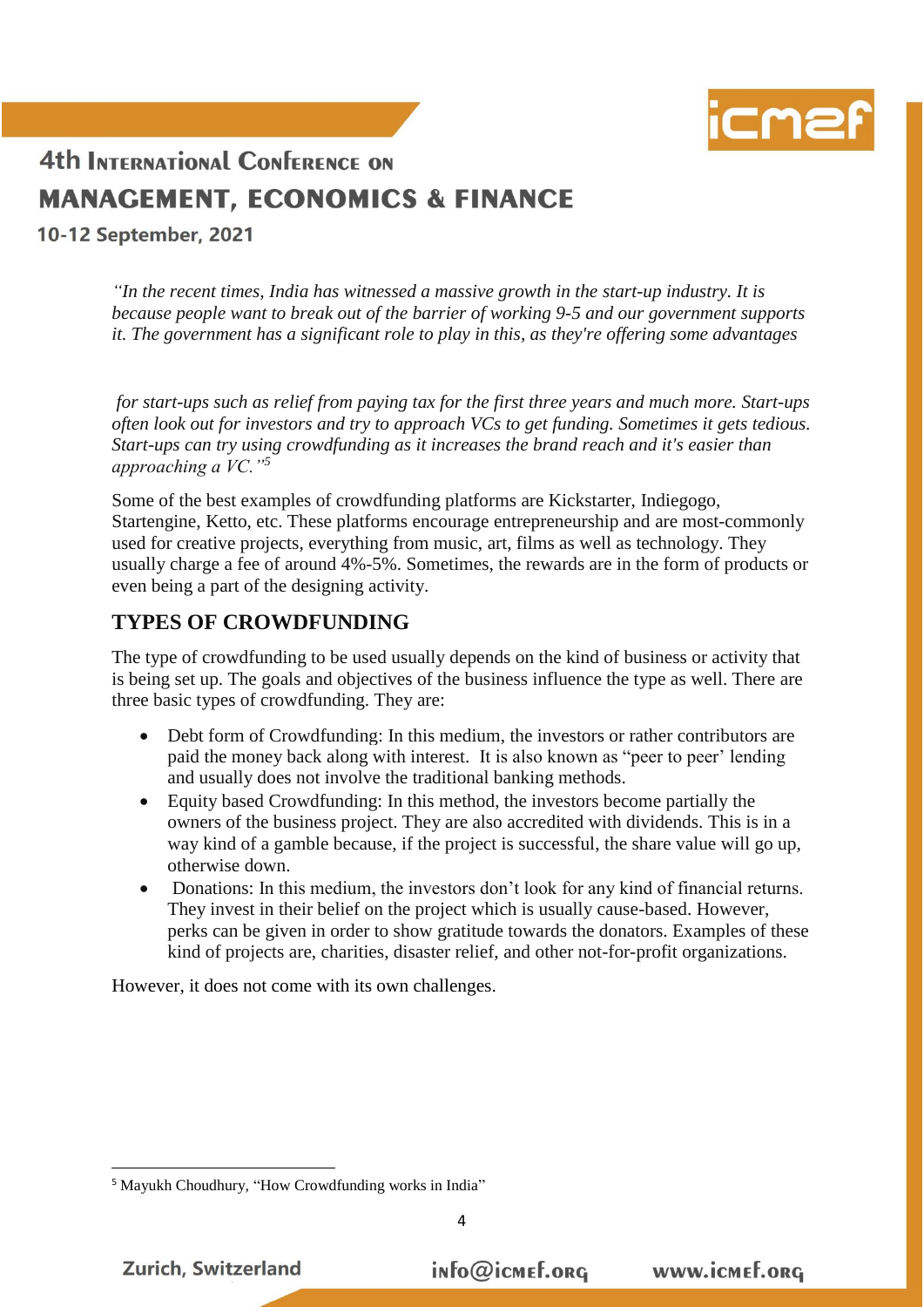

10-12 September, 2021

### **Limitations of the existing crowdfunding platforms:**

1**. Exorbitant fees**: Usually, crowdfunding platforms take a certain amount of fee for every project that is listed. Sometimes, it's a specific amount, and other times, it is taken as a percentage of the contribution made by the contributors. This is a drawback for the

availability of the funds since start-ups are literally looking for every rupee to help themselves.

2**. Scam start-ups**: in some cases, start-ups turn out to be scams and leave the investors with no option but to suffer the loss of their investment.

3**. IP risk**: sometimes, few start-ups don't protect their intellectual property and in order expose them to other experienced investors who can steal their idea and enter the market with the resources they could arrange for.

4. **DIY marketing**: sometimes, its aggressive advertising and marketing that the start-ups need, rather than spreading the word. And this kind of marketing requires a huge expenditure which again falls as a challenge on the funds for the start-ups.

5. **Fine print rules and regulations**: not that all platforms accept all kinds of services to be provided for. They have their own criterion, and if the start-up isn't meeting the criteria mentioned, then it poses as an obstacle for a start-up's innovation and business.

I shall discuss about various ventures and projects that have raised capital through crowdfunding, including whether they fall under success or failure stories.

- Manu: This movie is supposedly the first major crowdfunded Telugu movie. "Manu" is a telugu film directed by Phanindra Narisetti. Nirvana Cinemas after being distributors of major movies like Bahubali, Mahanati and Arjun Reddy, they picked up Manu as their next project. Within, 4 days he managed to gather funds of approximately Rs.1 Cr. The movie which was shot with just an iPhone for over 89 days did emerge as a huge hit, and opened the gates for crowdfunded movies in the industry.
- **Versatyl**: Versatyl is India's first travel jacket that has been crowdfunded. The jacket comes with 29 features and 18 pockets including features like seam-sealed, 100% waterproof and windproof. It also comes with a flexible and quite breathable and a washable anti-pollution face mask that protects an individual from dust, wind and cold. The basic object of this jacket is to provide convenience to a customer for a clever storage while travelling. Saneen Javali, the founder saw crowdfunding as an option. He had raised over 600 million INR through crowdfunding campaigns and shipped over 5000 jackets. The company managed to raise 378% over their initial goal within just 8 days and therefore proved to be a successful start-up.

5

**Zurich, Switzerland** 

info@icmef.org

www.icmef.org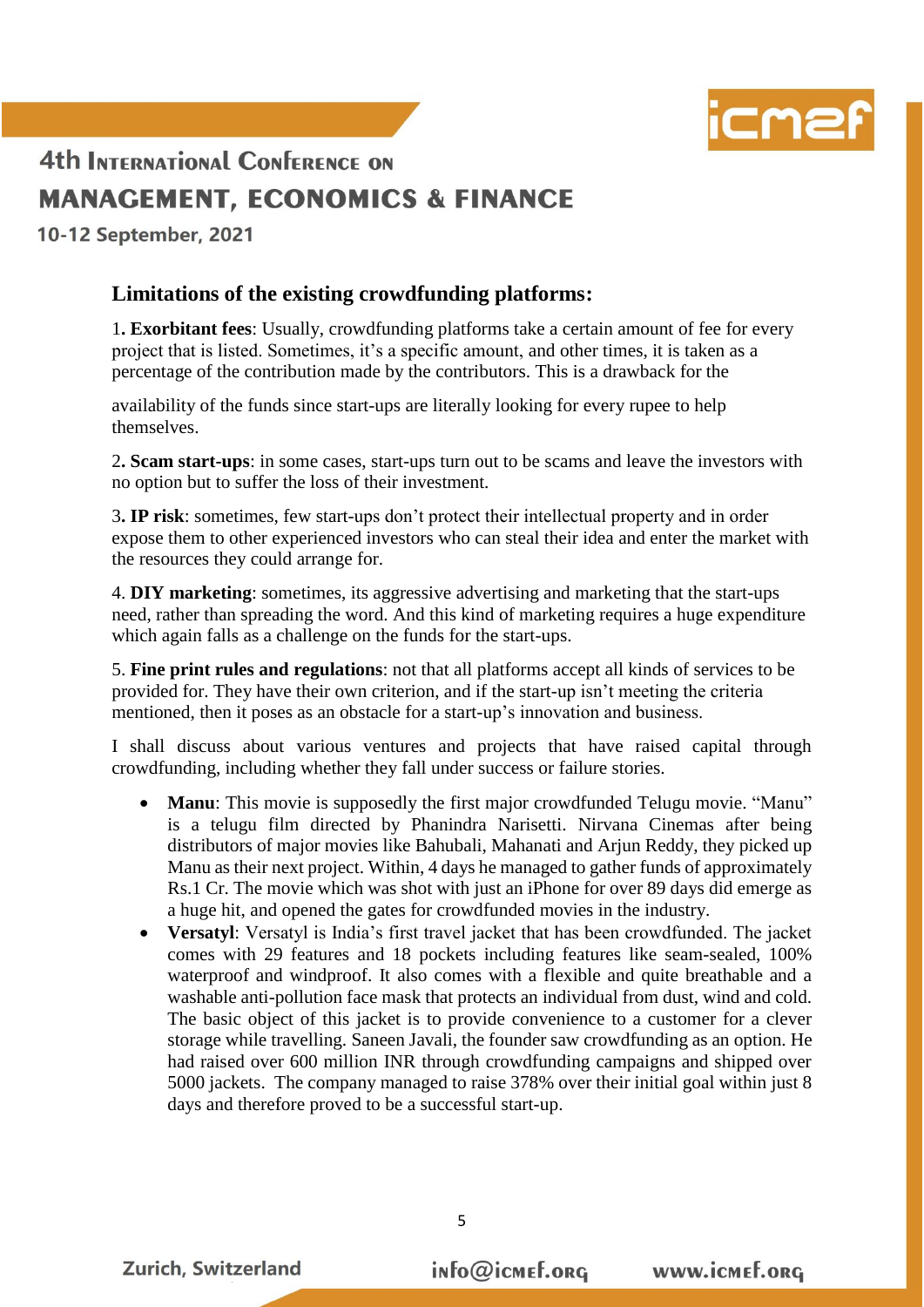

10-12 September, 2021

- **Freedom 251**: You have probably heard of Freedom 251 by Ringing Bells Pvt. Ltd., aka the smartphone which came out for just Rs.251. Their campaign calling it the cheapest smartphone in the world gathered around 30,000 customers who pre-ordered for the same. Further, the website crashed due to the heavy internet traffic that it received. The server did not work as it almost took 6 lakh clicks per second. Along with the shipping charges of Rs.40/-, the phone costed Rs.291/- and therefore the company collected an amount of Rs.87,30,000 before the server crashed. This entire start-up proved to be a scam due to many reasons. To name a few, for some reason it was possible for customers to buy half a phone for Rs.125, the company claimed to have 650+ service centres though, one valid centre was not provided and the most important reason being that it's impossible to manufacture a phone at that cost. This has come down as an alarm being called as a potential scam.
- **CST-01**: CST-01 is basically known as the world's thinnest watch. This is considered to be one of the longest running crowdfunded failures. The venture was supposed to come up with the world's thinnest watch, that is 0.8mm in thickness along with a digital display. While they received funds up to \$1 million, they ran into a few issues, the main reason being that watches just aren't that easy to make. The economies of scale were increasing which means that the costs are going to get doubled, if the issue as solved. They further went onto to explain that they are out of money. They planned for selling each watch for \$129 but somehow it did not seem profitable. They further failed to even ship the watches that were ordered and failed to gain Kickstarter as their backer, and in 2016 filed for bankruptcy.

Keeping in mind all the afore mentioned challenges of existing cloud funding platforms, one solution that can be of best use to overcome these limitations is block chain technology. However, crowd funding with the help of block chain technology can prove to be even more genuine when it comes to the means of funding various kinds of projects as well as causes.

### **SYNERGY BETWEEN BLOCKCHAIN AND CROWDFUNDING**

In present times, we are a generation wherein we want to see results of our contributions immediately. The upcoming generation of investors would not want to be just passive givers.

Stake holders would like to keep a track of the way the organisation is functioning, whether it is achieving its goals and guide accordingly. This requires 100% transparency, and authentic financial information of the related project activity. Blockchain solves this issue.

Blockchain is basically an independent and transparent model which reduces uncertainty between parties who are exchanging the values. Though it is a new technology, it can be used in real time cases like crowdfunding.

6

**Zurich, Switzerland** 

info@icmef.org

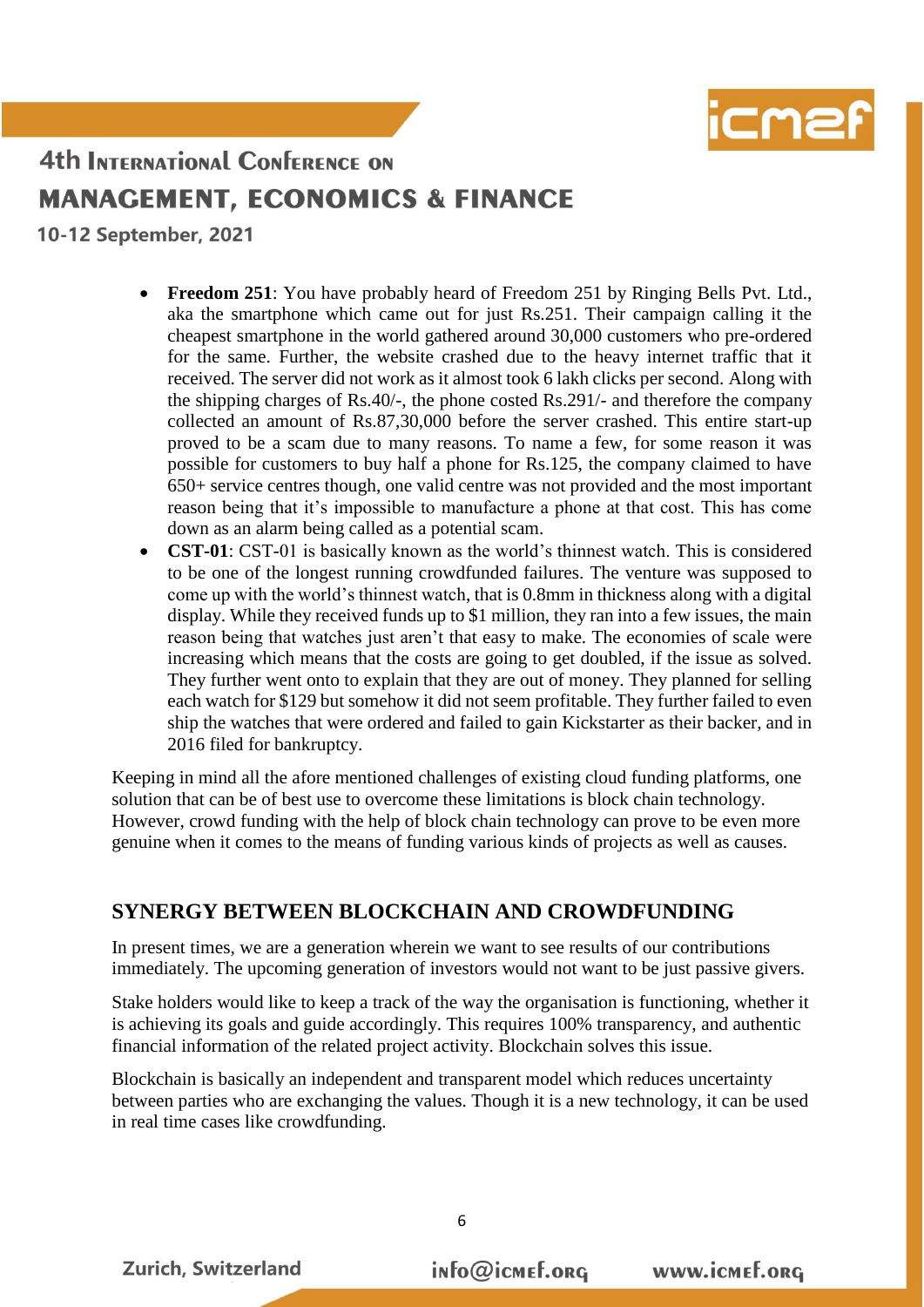

10-12 September, 2021

Though, its not a very familiar technology, but it can definitely be of help specially in the ventures that have crowdfunding as their source of finance. Crowdfunding is based on the trust between the investors and stakeholders. In order to eliminate any kind of uncertainty with respect to utilization of the funds, blockchain technology is the way.

Speaking in general, most of the crowdfunding campaigns that are considered to be successful require the trust of the investors as well as the prestige of the campaign creator. "*Transparency and immutable information are key advantages of Blockchain."<sup>6</sup>*

### **Benefits of blockchain in crowdfunding:**

#### **1. Token system:**

While crowdfunding requires enabling the emergence of tangible products, blockchain usually relies on asset tokenization in order to provide investors with equity or similar concepts, namely ICO (Initial Coin Offering). In this way, investors would be able to see the success that is in fact proportional to the subsequent success of the company itself. This basically means that it has the potential to exploit the various investment opportunities in the world. Funds being a major aspect for start-ups, this could help them by saving money on recruitment of their employees by granting them compensation proportional to the ownership of the business, therefore converting it into an employee-owned enterprise.

In this case, asset tokens act as currency of their own form, hence allowing the organisations to hire more professionals, particularly for marketing and advertising.

#### **2. Excess availability:**

Any company that uses blockchain technology for crowdfunding would definitely get funded. Additionally, any individual who has an internet connection will be able to contribute to such projects. To individuals who invest in crowdfunding using blockchain technology, it is beneficial in a way that "fraud" will be absent in such cases because the investors will receive their ownership or a fraction of the enterprise immediately.

#### **3. Decentralization:**

The advantage in this model is that, start-ups are not going to utilize the services of any platform or platforms in order to raise funds. They no longer have to abide by any rules or regulations as provided by various platforms. Hence, any project that has the capability of gaining exposure can get funds and therefore can also omit the requirement

**.** 

info@icmef.org

<sup>&</sup>lt;sup>6</sup> Vladislav Buchnev, "How technologies transform fundraising and crowdfunding"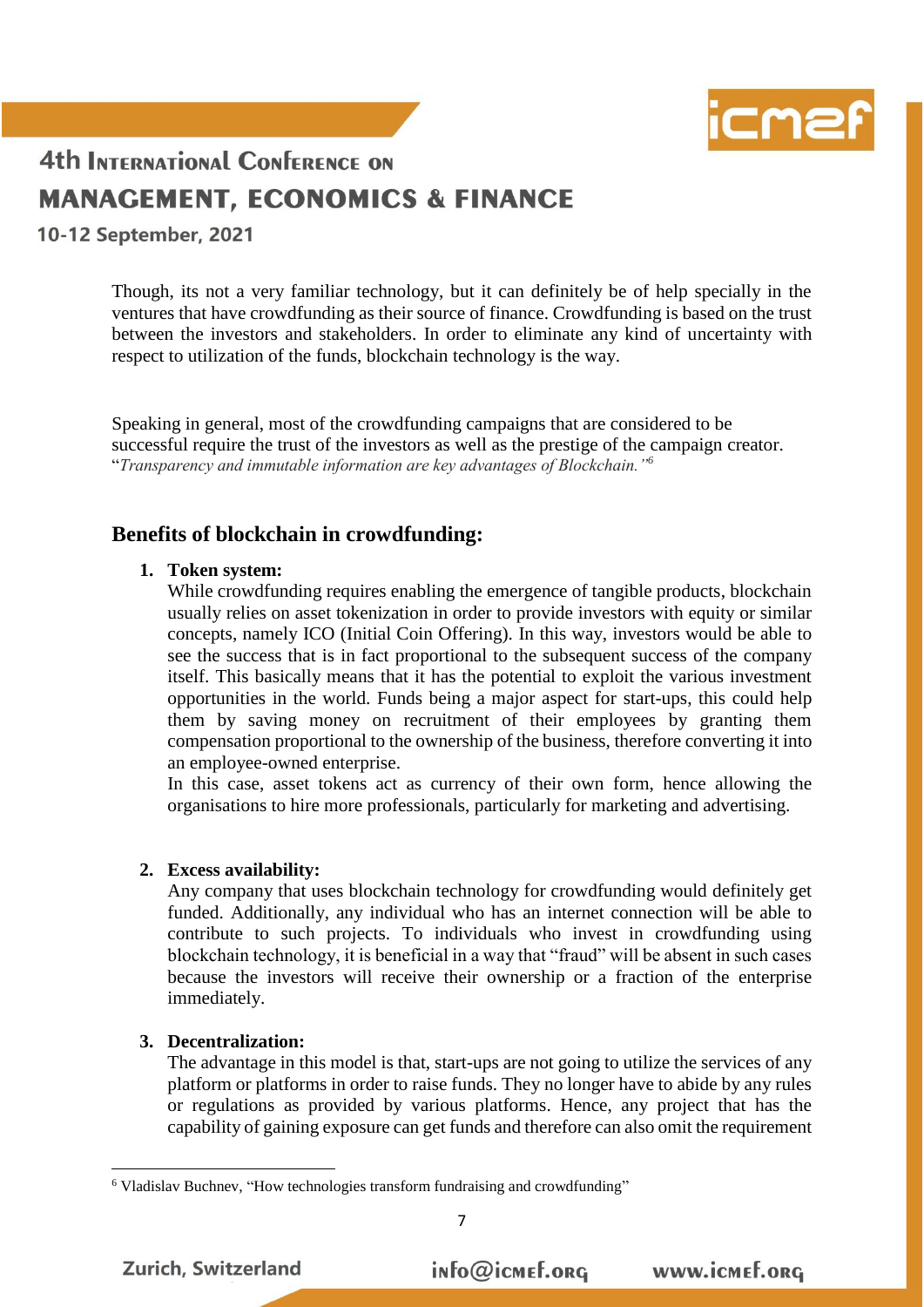

#### 10-12 September, 2021

of paying the fees to the platforms. Thus, this makes crowd funding cheap and affordable to the investors and contributors.

#### **4. Smart Contracts:**

There are various ways in which smart contracts enabled by blockchain technology can establish more accountability when it comes to crowd funding. First and foremost, the smart contracts would create obstacles that would hinder the funds from being released without derivation with regards to a project or any other legitimate campaign. Therefore, this would in turn prevent huge sums of money from being embezzled by those who have a malafide intention or persons who are not eligible to run the campaign in the first place. It is self-executing and by default transfers the amount of capital for further development if all the criterion are met.

**Give Bytes** is the first Crypto-mining crowdfunding platform that enables customers who face financial barriers to donate as well. The customers for the same are required to have access to a computer, and the unused computing power shall be donated to raise funds for a campaign. Through blockchain technology, Give Bytes allows the computer to 'mine' cryptocurrency by just a click.

## **CONCLUSION**

It is quite evident that crowdfunding has huge potential in present times as well as in the future. Even though it comes with its own drawbacks and challenges, this form of funding is helping new start-ups and innovators, entrepreneurs and other creators. In the future, when blockchain will the backbone of major investor contributions, it will make crowdfunding easier, transparent and accessible. It is only a matter of time.

In order to conclude I would like to affirm that the potential and influence that the emerging technologies possess, for crowdfunding, is immense. The current solutions for the challenges that the usual crowdfunding platforms pose, are now able to transform the society for better. Crowdfunding platforms using the blockchain technology hold more credibility and therefore, I believe are the future for the right investment for investors.



8